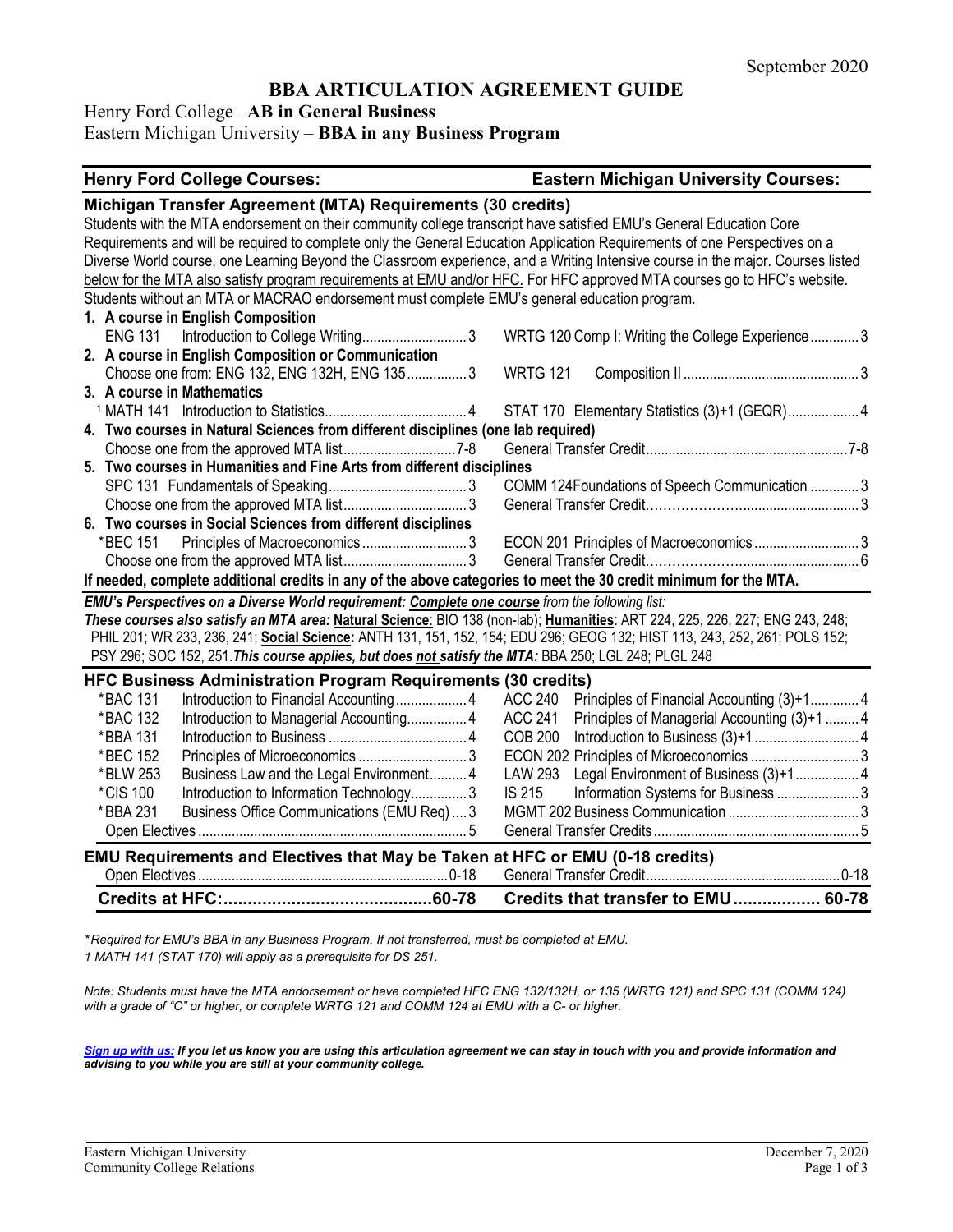# **BBA ARTICULATION AGREEMENT GUIDE**

Henry Ford College –**AB in General Business**

Eastern Michigan University – **BBA in any Business Program**

## **Completion of EMU's BBA Program**

## **Major Requirements (42-60 credits)**

| <b>Business Core (18 credits)</b> |                                                    |  |  |
|-----------------------------------|----------------------------------------------------|--|--|
|                                   |                                                    |  |  |
|                                   |                                                    |  |  |
|                                   | MGMT 386 Organizational Behavior & Theory3         |  |  |
|                                   |                                                    |  |  |
|                                   |                                                    |  |  |
|                                   | OM 374 Introduction to Production/Operations Mgmt3 |  |  |

#### **Discipline Requirements (24-33 credits)**

Students may complete discipline requirements in any of the following areas:

accounting, accounting information systems, computer information systems, economics, entrepreneurship, general business, marketing, management, finance, supply chain management

# **Writing Intensive Requirement**

Each student must complete a writing intensive course as part of the major. Consult your advisor for course options.

**Combined Degree Opportunities:** Accounting offers a 150 credit hour Combined BBA+MS in Accounting and Taxation; Accounting Information Systems offers a 150 credit hour Combined BBA+MS in Accounting Information Systems and Accounting. More information can be found in EMU's catalog.

## **LBC Requirement**

One Learning beyond the Classroom (LBC) course or noncredit experience must be completed at EMU. Consult College of Business advisor for options.

## **General Credits**

Complete enough additional electives to bring the credits at EMU to 42 credits and the total credits for the program to 124 credits.

#### **Sample Sequence for completing the program:**

*Students following this agreement have the option of selecting any of the following disciplines to complete the BBA: accounting, computer information systems, economics, entrepreneurship, general business, marketing, management, finance, or supply chain management. The recommended course sequence for each discipline can be obtained from the COB Advising Center.* 

| <b>First Semester</b>                     | 12-15 credits        |
|-------------------------------------------|----------------------|
|                                           |                      |
|                                           |                      |
|                                           |                      |
| <b>Second Semester</b>                    | <b>12-15 credits</b> |
|                                           |                      |
| Discipline Requirements or Electives  6-9 |                      |
| <b>Third Semester</b>                     | 12-15 credits        |
|                                           |                      |
| <b>Fourth Semester</b>                    | 6-15 credits         |
|                                           |                      |

*\*The minimum credits required to graduate is 120 but the total will vary depending on the business discipline completed at EMU and the program completed at HFC. If enough credits are not transferred, additional credits will need to be completed at EMU to satisfy the minimum required for graduation.*